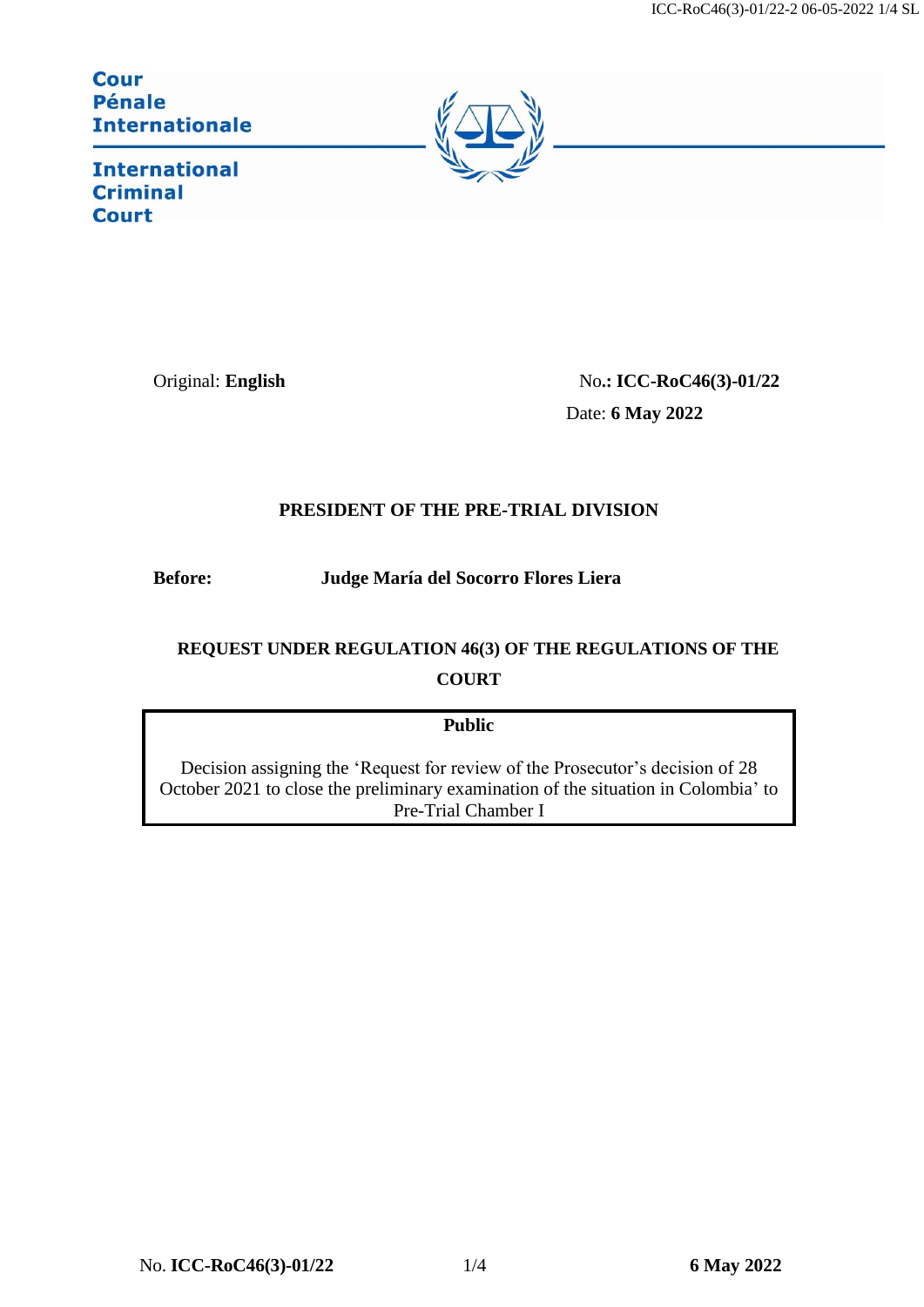**Decision to be notified, in accordance with Regulation 31 of the** *Regulations of the Court***, to:**

| The Office of the Prosecutor<br>Mr Karim A. A. Khan<br>Ms Nazhat Shameem Khan<br>Mr Mame Mandiaye Niang | <b>Counsel for Defence</b>                                                          |
|---------------------------------------------------------------------------------------------------------|-------------------------------------------------------------------------------------|
| <b>Legal Representatives of Victims</b>                                                                 | <b>Legal Representatives of Applicants</b>                                          |
| <b>Unrepresented Victims</b>                                                                            | <b>Unrepresented</b><br>for<br><b>Applicants</b><br><b>Participation/Reparation</b> |
| The Office of Public Counsel for Victims                                                                | The Office of Public Counsel for the<br><b>Defence</b>                              |
| <b>States Representatives</b><br>Colombia                                                               | <b>Amicus Curiae</b>                                                                |
| <b>REGISTRY</b>                                                                                         |                                                                                     |
| Registrar<br>Mr Peter Lewis                                                                             | <b>Counsel Support Section</b>                                                      |
| <b>Victims and Witnesses Unit</b>                                                                       | <b>Detention Section</b>                                                            |
| Participation and Reparations<br><b>Victims</b><br><b>Section</b>                                       | <b>Other</b><br>Pre-Trial Chamber I<br>Mr Emmanuel Daoud (FIDH and CAJAR)           |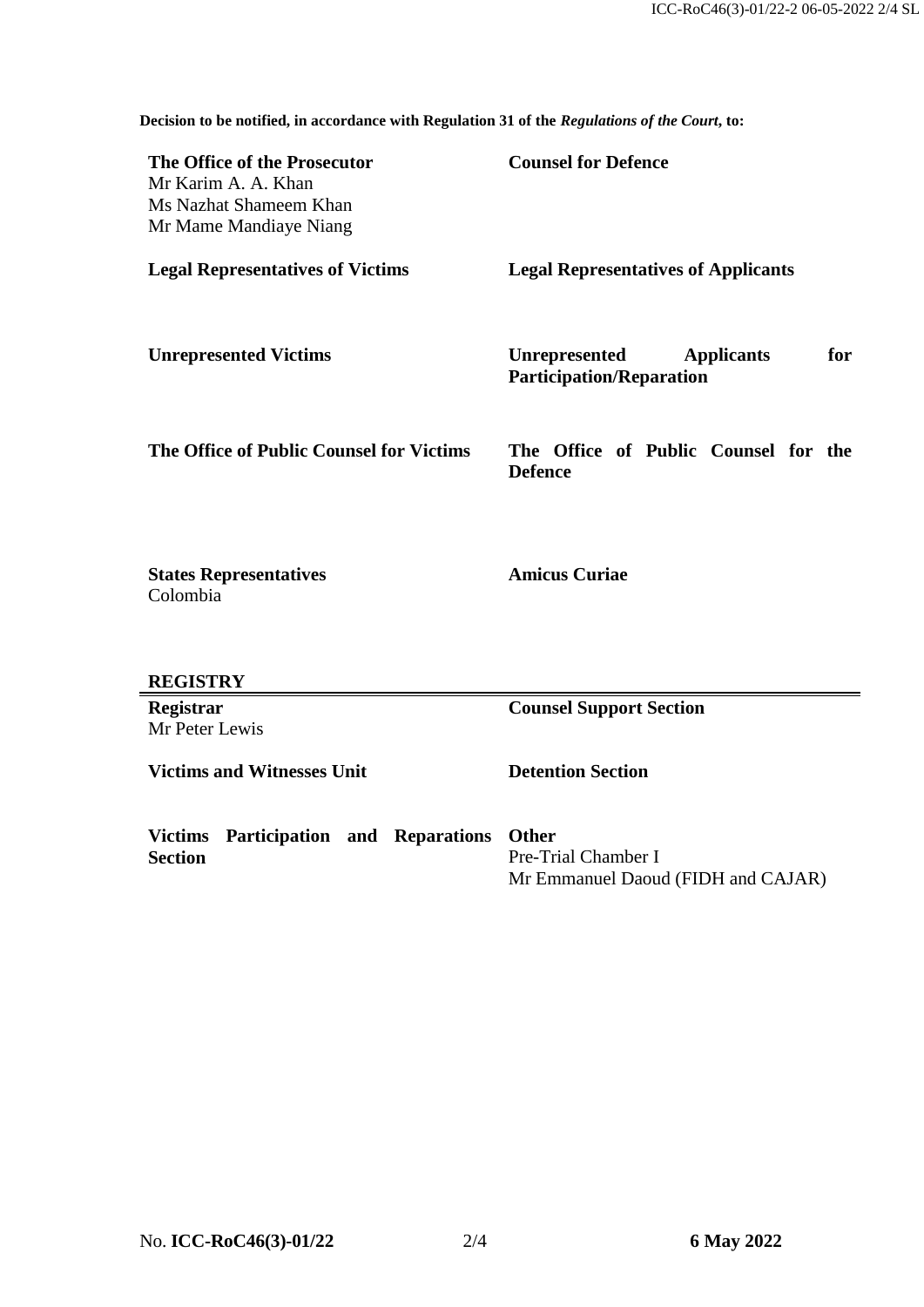**Judge María del Socorro Flores Liera**, acting as President of the Pre-Trial Division of the International Criminal Court (the 'Court'), hereby renders this decision on the 'Request for review of the Prosecutor's decision of 28 October 2021 to close the preliminary examination of the situation in Colombia<sup>'1</sup> (the 'Request'), submitted to the President of the Pre-Trial Division under regulation 46(3) of the Regulations of the Court (the 'Regulations').

- 1. On 27 April 2022, the International Federation for Human Rights and CAJAR, representing victims in Colombia, submitted the Request seeking that a Pre-Trial Chamber review the Prosecutor's decision to close the preliminary examination in Colombia. In this regard, they requested *inter alia* that the President of the Pre-Trial Division assign this matter to a Pre-Trial Chamber.<sup>2</sup>
- 2. The President of the Pre-Trial Division notes regulation 46(3) of the Regulations whereby:

Any matter, request or information not arising out of a situation assigned to a Pre-Trial Chamber in accordance with sub-regulation 2, shall be directed by the President of the Pre-Trial Division to a Pre-Trial Chamber according to a roster established by the President of that Division.<sup>3</sup>

3. As previously held, regulation 46(3) of the Regulations requires the President of the Pre-Trial Division to direct the 'matter, request or information' to a Pre-Trial Chamber 'as long as the subject-matter […] pertains to an issue that does not appear (a) to fall outside the competence of the Pre-Trial Chamber, or (b) to be manifestly

1

<sup>&</sup>lt;sup>1</sup> Public Redacted Version of Request for review of the Prosecutor's decision of 28 October 2021 to close the preliminary examination of the situation in Colombia, ICC-RoC46(3)-01/22-1-Red with annex, ICC-RoC46(3)-01/22-1-AnxA-Red (confidential version submitted on 27 April 2022, registered and notified on 6 May 2022; public redacted version submitted and notified on 6 May 2022).

<sup>2</sup> ICC-RoC46(3)-01/22-1-AnxA-Red, p. 1.

<sup>3</sup> A roster was established on 19 December 2007 by the then President of the Pre-Trial Division; *see*  Administrative Decision concerning the establishment of a Roster according to regulation 46 para. 3 of the Regulations of the Court, ICC-PTD-01/2007; the administrative decision (without the actual roster) was communicated to the Registry in "Administrative decision concerning the communications to the President of the Pre-Trial Division falling under regulation 46 para. 3 of the Regulations of the Court", 19 December 2007, ICC-PTD-02/2007. The roster was amended subsequently, *see* President of the Pre-Trial Division, Administrative Decision with Annex concerning the amendment of the Roster according to regulation 46(3) of the Regulations of the Court, 30 June 2009, ICC-PTD-01/2009; Administrative Decision amending the Procedure and Roster under regulation 46(3) ofthe Regulations ofthe Court, 29 June 2018, ICC-PTD-01/2018 (see also Administrative Decision notifying the Registrar of the amended procedure under regulation 46(3) of the Regulations of the Court, 29 June 2018, ICC-PTD-02/2018); Administrative Decision amending the Roster within the Meaning of regulation 46(3) of the Regulations of the Court, 15 October 2019, ICC-PTD-01/2019; and Administrative Decision amending the Roster within the Meaning of regulation 46(3) of the Regulations of the Court, 5 May 2021, ICC-PTD-01/2021.